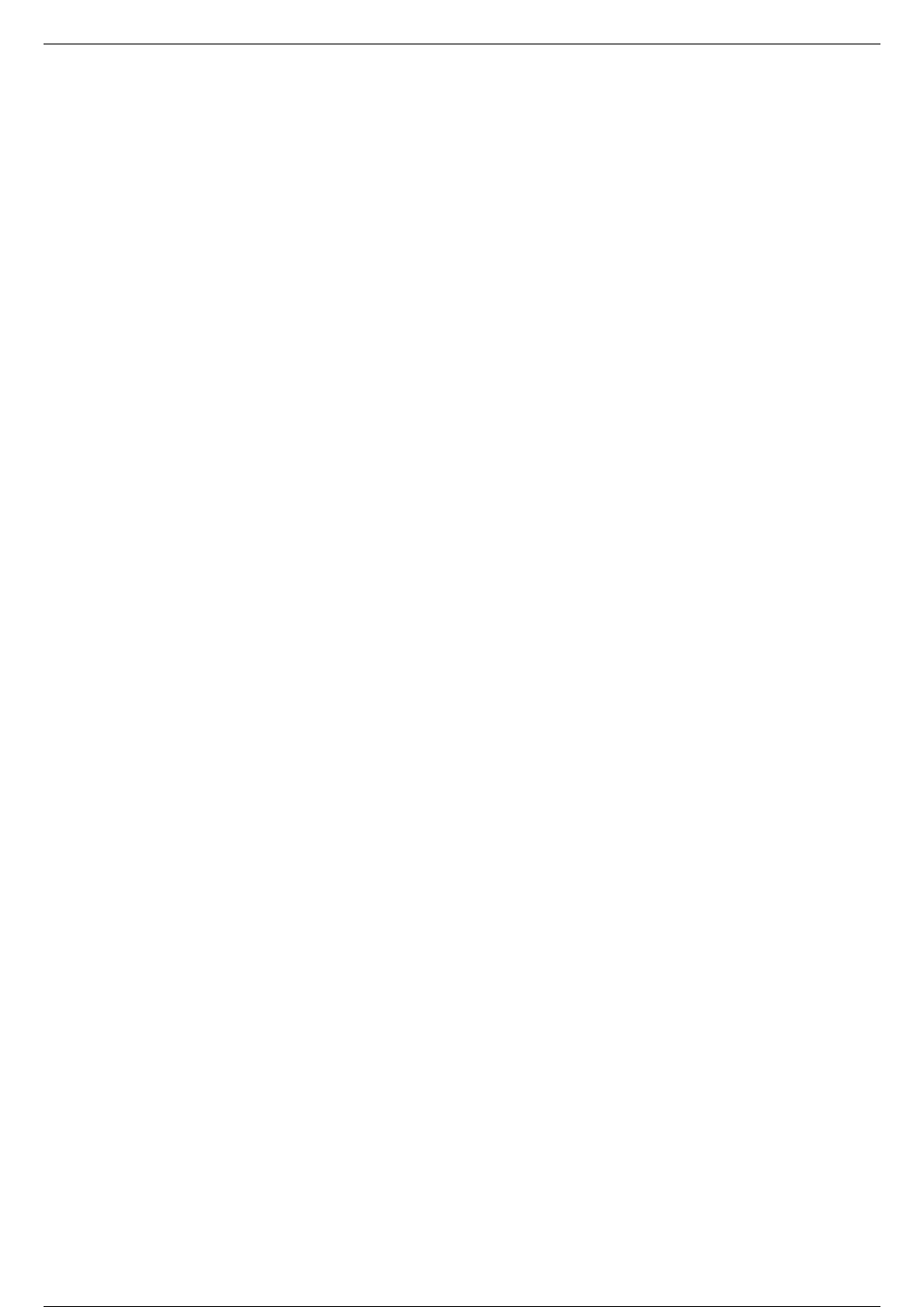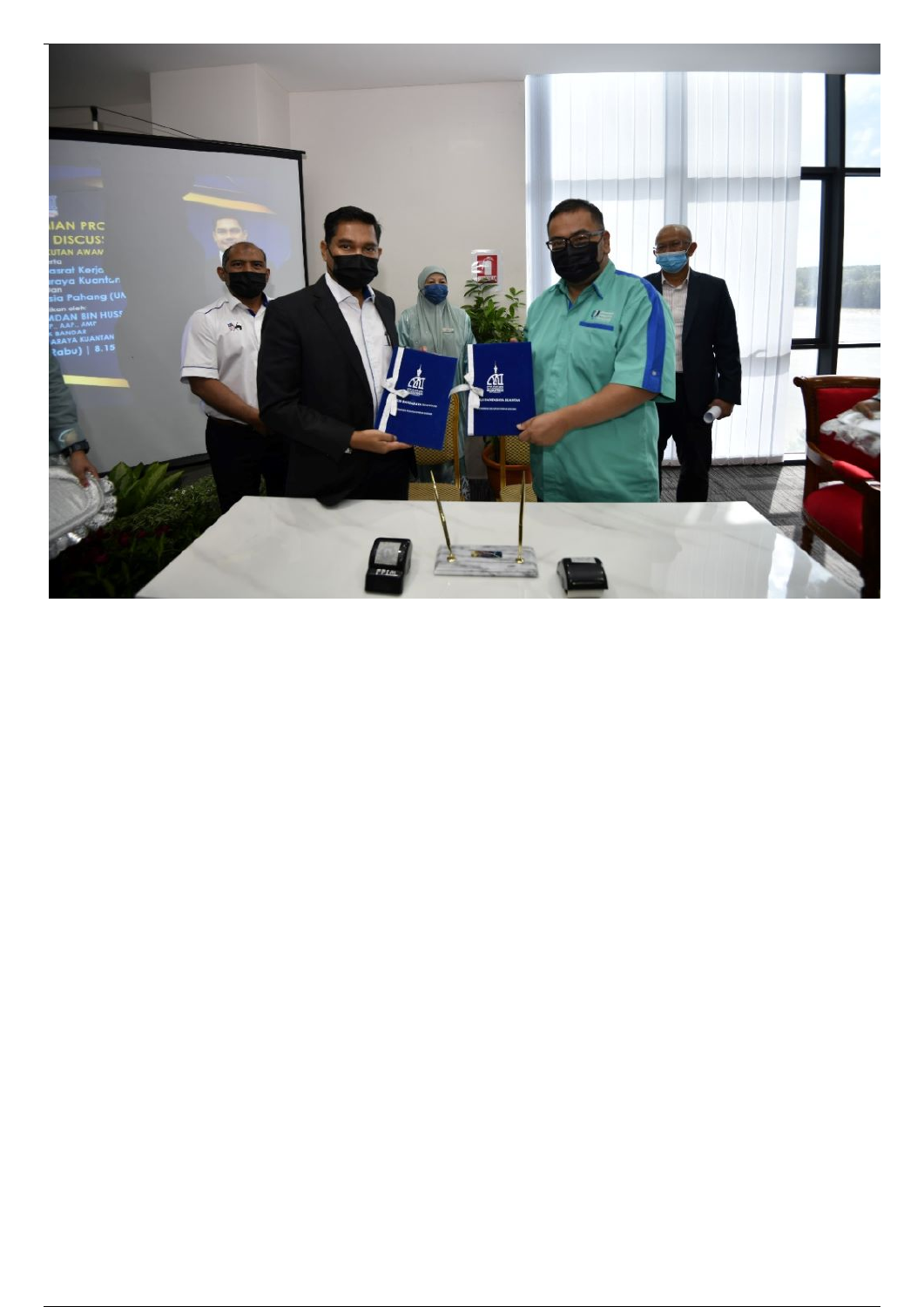

## **[General](/general)**

## **UMP, MBK collaborate in effective management of traffic and public transport systems**

13 April 2022

KUANTAN, 30 March 2022 - Universiti Malaysia Pahang (UMP) will collaborate with the Kuantan City Council (MBK) in sharing expertise to improve traffic management efficiency and public transport management in line with the development of smart and sustainable cities especially involving cities with high mobility and pedestrian-friendly levels.